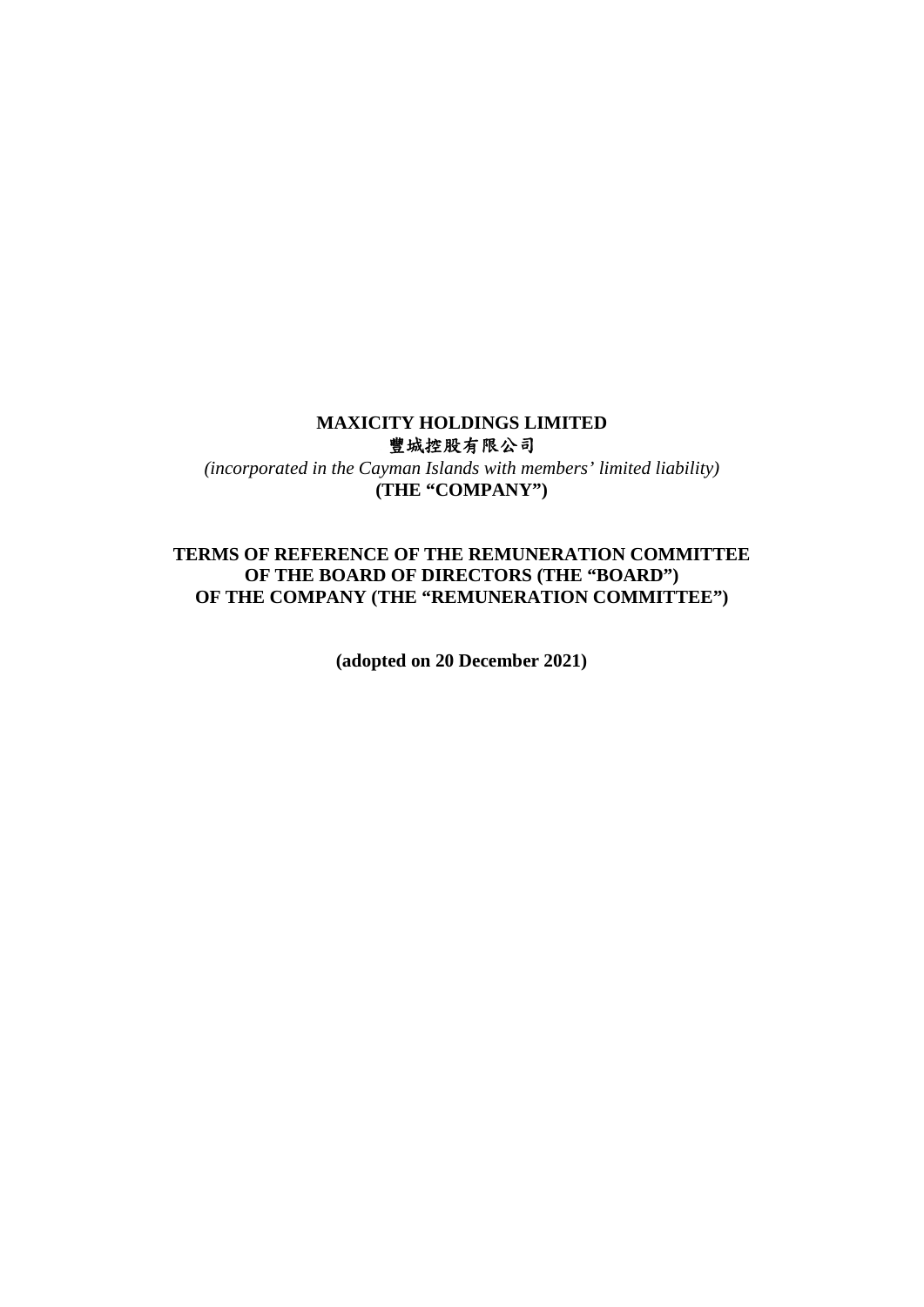# *Constitution*

1. The Remuneration Committee is established pursuant to a resolution passed by the Board at its meeting held on 25 November 2019. The constitution of the Remuneration Committee shall comply with the requirements of the Rules Governing the Listing of Securities on The Stock Exchange of Hong Kong Limited (the "**Stock Exchange**") (the "**Listing Rule**") from time to time.

## *Membership*

- 2. Members of Remuneration Committee shall be appointed by the Board from among the directors of the Company and shall consist of not less than three members, a majority of whom should be independent non-executive directors.
- 3. The chairman of the Remuneration Committee shall be appointed by the Board and shall be an independent non-executive director.
- 4. The appointment of the members of the Remuneration Committee may be revoked, replaced or additional members may be appointed to the Remuneration Committee by separate resolutions passed by the Board and by the Remuneration Committee. An appointment of a member of the Remuneration Committee shall be automatically revoked if such member ceases to be a member of the Board.
- 5. The term of office of a member of the Remuneration Committee shall be determined by the Board.
- 6. Each member of the Remuneration Committee shall disclose to the Remuneration Committee:
	- (a) any personal financial interest (other than as a Shareholder of the Company) in any matter to be decided by the Remuneration Committee; or
	- (b) any potential conflict of interest arising from a cross-directorship.

Any such member shall abstain from voting on resolutions of the Remuneration Committee in relation to which such interest exists and from participating in the discussions concerning such resolutions, and shall (if so required by the Board) resign from the Remuneration Committee.

### *Notice of meetings*

- 7. Unless otherwise agreed by all the Remuneration Committee members, a meeting shall be convened by at least 14 days' notice.
- 8. A Remuneration Committee member or the secretary of the Remuneration Committee at the request of any Remuneration Committee members may at any time summon a Remuneration Committee meeting.
- 9. Notice of meeting shall be given to each Remuneration Committee member in person orally or in writing or by telephone or by facsimile transmission or email at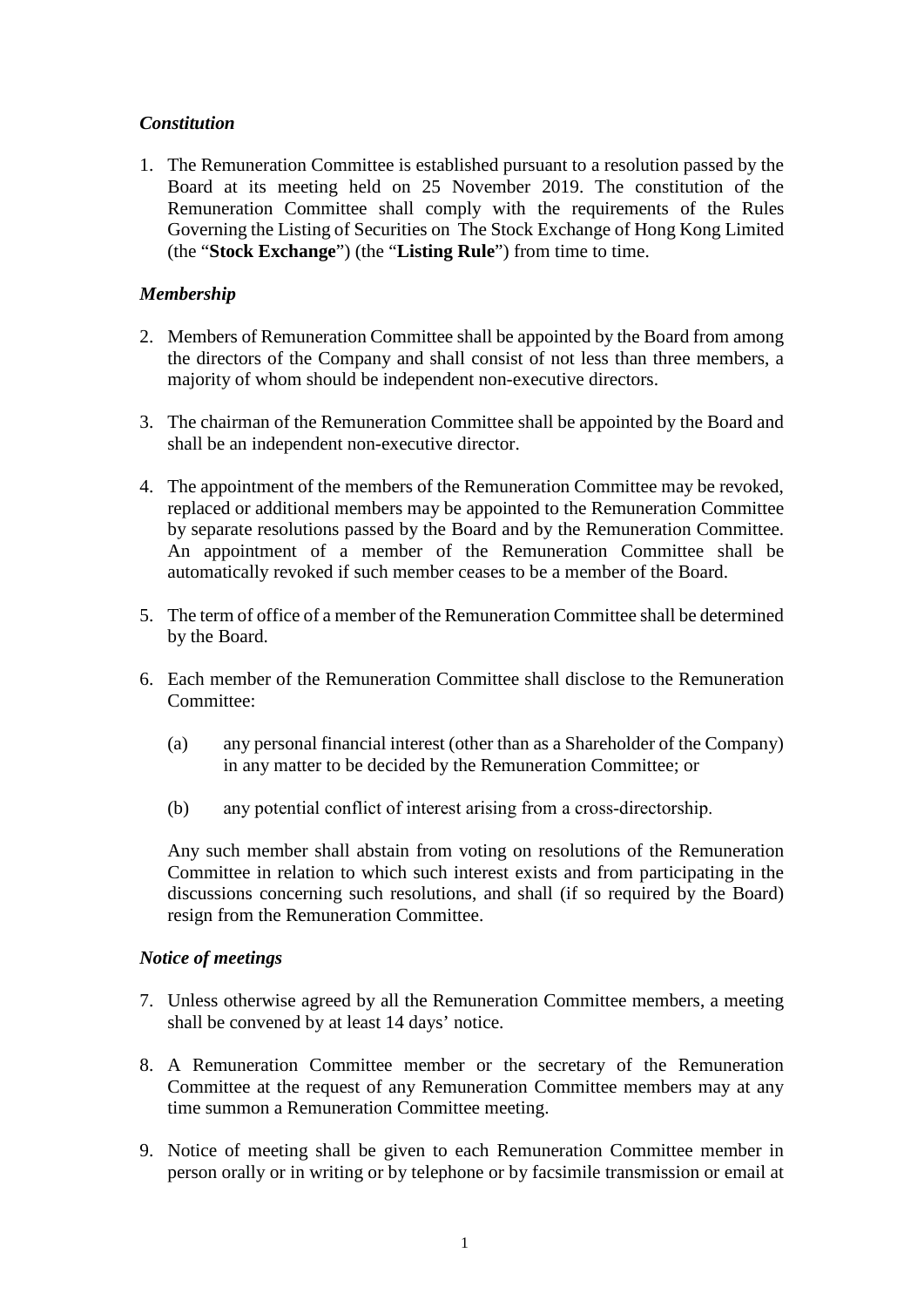numbers or addresses from time to time notified to the company secretary of the Company by such Remuneration Committee member or in such other manner as the Remuneration Committee members may from time to time determine.

- 10. Any notice given orally shall be followed by confirmation in writing before the meeting.
- 11. Notice of meeting shall state the purpose, time and place of the meeting and shall be accompanied by an agenda together with other documents which may be required to be considered by the members of the Remuneration Committee for the purposes of the meeting. These should be sent to all Remuneration Committee members in a timely manner and at least three days before the intended date of the meeting (or other agreed period).

#### *Attendance at meetings*

- 12. The quorum of a Remuneration Committee meeting shall be two members, one of whom must be an independent non-executive director.
- 13. The company secretary of the Company shall be the secretary of the Remuneration Committee. The secretary of the Remuneration Committee or in his absence, his representative or any one member, shall be the secretary of the meetings of the Remuneration Committee.
- 14. Members of the Remuneration Committee may attend meetings of the Remuneration Committee either in person or through other electronic means of communication.
- 15. Resolutions of the Remuneration Committee at any meeting shall be passed by a majority of votes of members if more than two members are present and by a unanimous vote if only two members are present.

### *Frequency of meetings*

16. Meetings shall be held at least once a year to set policy on executive directors' remuneration and to fix the remuneration packages for all directors.

### *Alternate Remuneration Committee member*

17. A Remuneration Committee member may not appoint any alternate.

### *Authority*

- 18. The Remuneration Committee is authorised by the Board to seek such further information from the management of the Company as it may require in order to enable it to discharge its duties.
- 19. The Remuneration Committee is authorised by the Board to obtain outside legal or other independent professional advice and to secure the attendance of outsiders with relevant experience and expertise if it considers this necessary.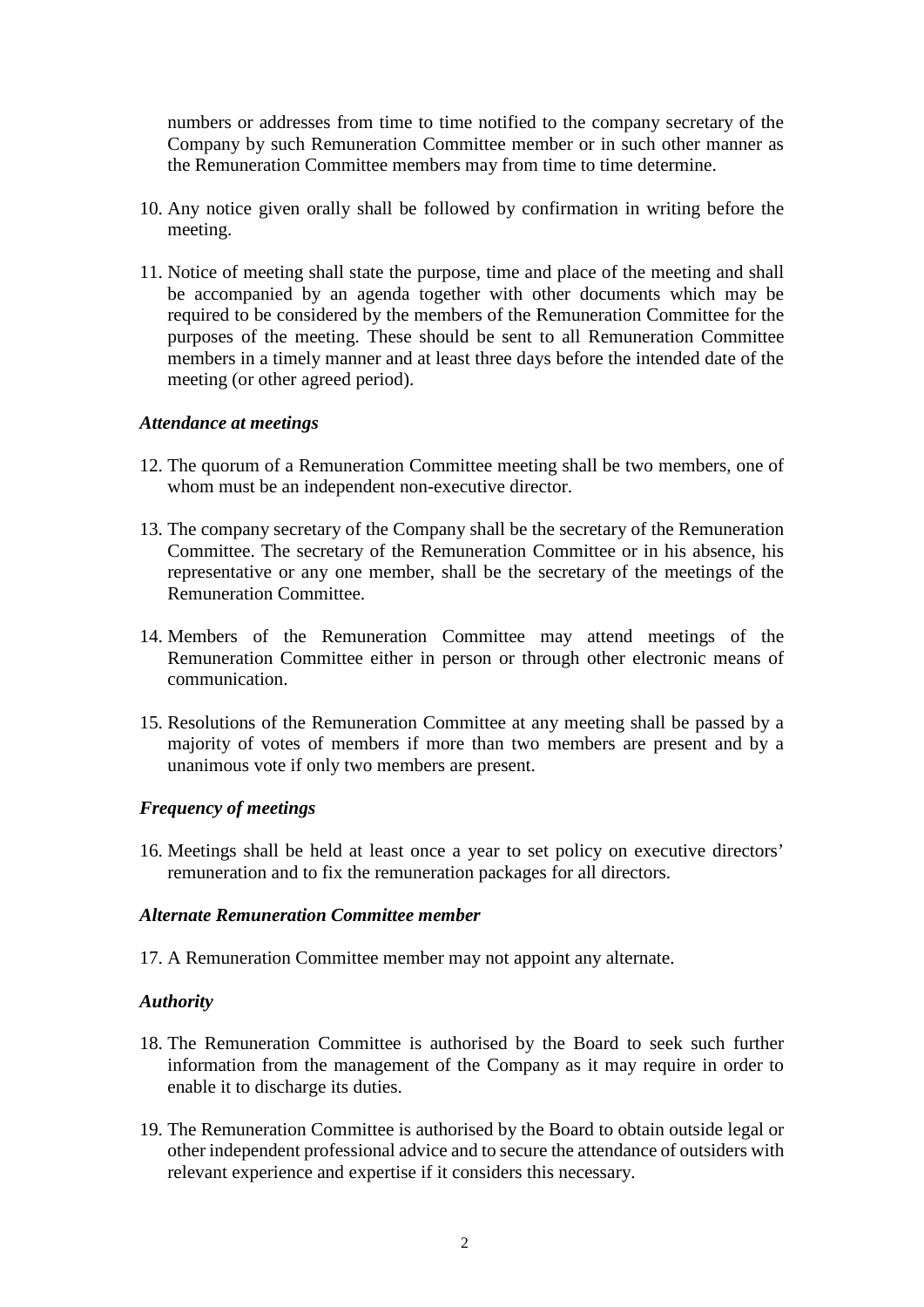## *Duties*

20. The duties of the Remuneration Committee shall be:

- (a) to make recommendations to the Board on the Company's policy and structure for all directors' and senior management remuneration and on the establishment of a formal and transparent procedure for developing remuneration policy;
- (b) to review and approve the management's remuneration proposals with reference to the Board's corporate goals and objectives;
- (c) either (i) to determine, with delegated responsibility, the remuneration packages of individual executive directors and senior management; or (ii) to make recommendations to the Board on the remuneration packages of individual executive directors and senior management. This should include benefits in kind, pension rights and compensation payments, including any compensation payable for loss or termination of their office or appointment;
- (d) to make recommendations to the Board on the remuneration of nonexecutive directors;
- (e) to consider salaries paid by comparable companies, time commitment and responsibilities and employment conditions elsewhere in the group;
- (f) to review and approve the compensation payable to executive directors and senior management for any loss or termination of office or appointment to ensure that it is consistent with contractual terms and is otherwise fair and not excessive;
- (g) to review and approve compensation arrangements relating to dismissal or removal of directors for misconduct to ensure that they are consistent with contractual terms and are otherwise reasonable and appropriate; and
- (h) to ensure that no director or any of his associates is involved in deciding his own remuneration.
- (i) with respect to any service contracts of directors that require shareholders' approval under Rule 13.68 of the Listing Rules, to advise shareholders as to whether the terms are fair and reasonable, advise whether such contracts are in the interests of the Company and its shareholders as a whole and to advise shareholders on how to vote.

# *Reporting procedures*

21. Draft and final versions of the minutes of the Remuneration Committee meetings shall be sent to all Remuneration Committee members for their comment and records respectively, in both cases within a reasonable time after such meetings.